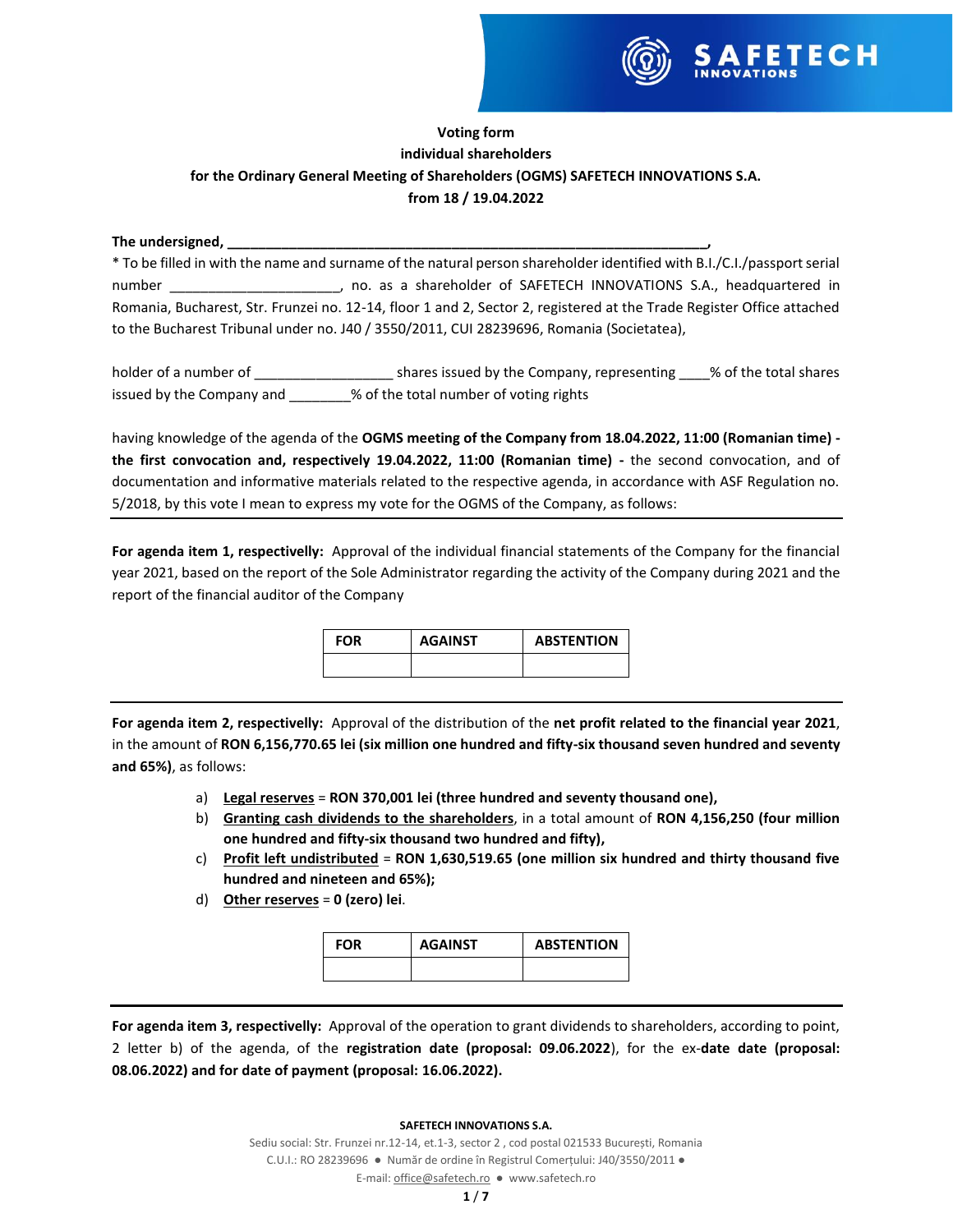

| FOR | <b>AGAINST</b> | <b>ABSTENTION</b> |
|-----|----------------|-------------------|
|     |                |                   |

.

**For agenda item 4, respectivelly:** Approval of the revenue and expenditure budget of the Company for the financial year 2022

| FOR | <b>AGAINST</b> | <b>ABSTENTION</b> |
|-----|----------------|-------------------|
|     |                |                   |

**For agenda item 5, respectivelly:** Adopting the Remuneration Policy of the Board of Directors of SAFETECH INNOVATIONS S.A., and establishing the remuneration of the company's managers accordingly.

**FOR AGAINST ABSTENTION**

**For agenda item 6, respectivelly: 6.** Approval of the Remuneration Report of the Company's management related to the activity carried out in 2021, in accordance with the provisions of 107 of Law no. 24/2017 regarding the issuers of financial instruments and market operations;

| <b>FOR</b> | <b>AGAINST</b> | <b>ABSTENTION</b> |
|------------|----------------|-------------------|
|            |                |                   |

**For agenda item 7, respectivelly:** Approval of the discharge of the Sole Administrator for the activity related to the financial year 2021

| <b>FOR</b> | <b>AGAINST</b> | <b>ABSTENTION</b> |
|------------|----------------|-------------------|
|            |                |                   |

**For agenda item 8, respectivelly:** Under the condition of the adoption of the New Articles of Incorporation of the Company by the EGMS, Informing the shareholders regarding the resignation of the mandate of sole administrator of the Company, Mr. Gansac Victor

*\* This item on the agenda is an information item and is not subject to a vote.*

**SAFETECH INNOVATIONS S.A.**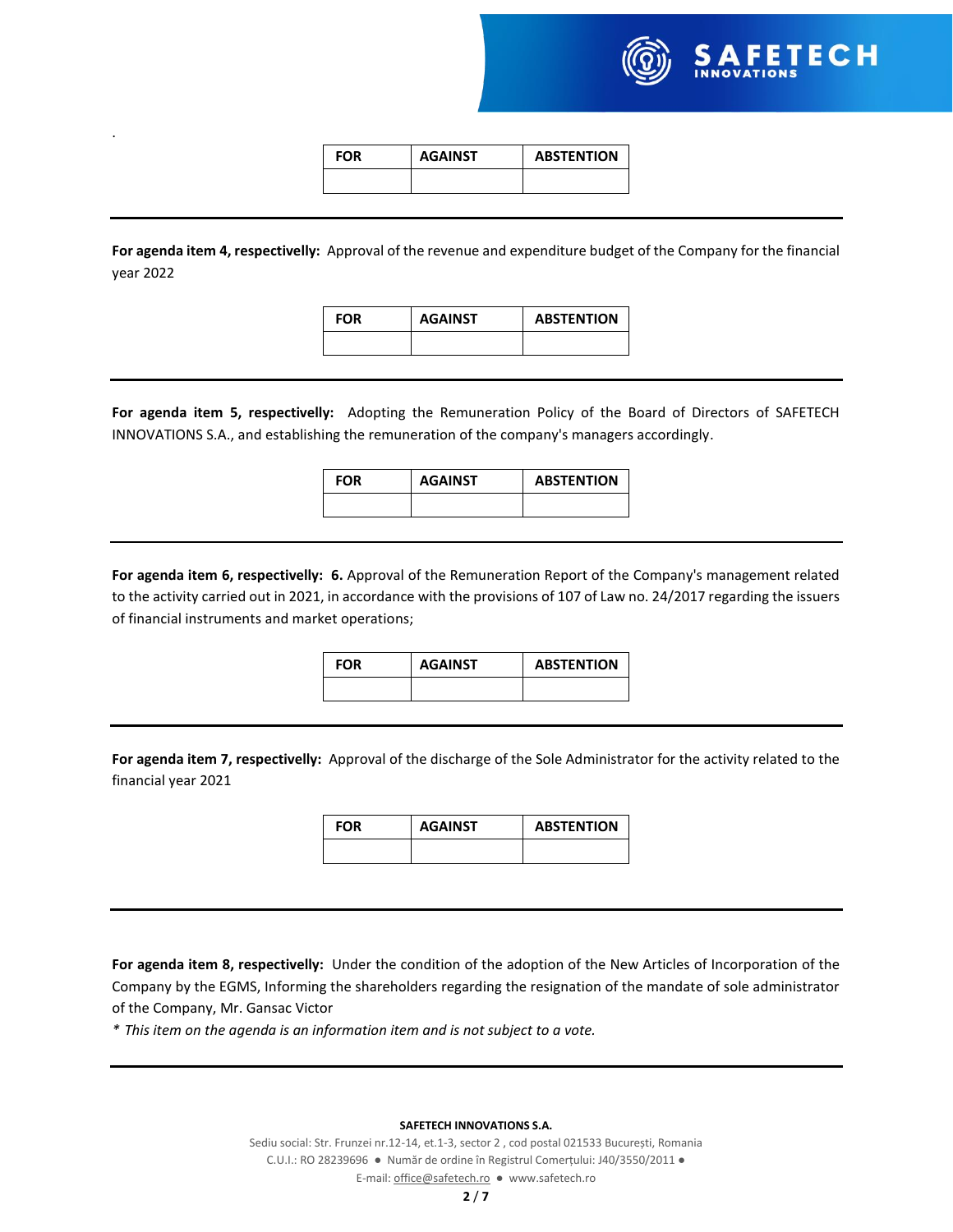

| <b>FOR</b> | <b>AGAINST</b> | <b>ABSTENTION</b> |
|------------|----------------|-------------------|
|            |                |                   |

**For agenda item 10, respectivelly:** Under the condition of adopting the New Articles of Association of the Company to the EGMS, electing the members of the Board of Directors (of which at least one member will be an independent director), for a term of 2 (two) years from the date of appointment, respectively the date of adoption Ordinary General Meeting of Shareholders of 18/19.04.2022

\* *The voting option related to this item on the agenda will be indicated in Annex 1 attached to this voting form by correspondence - Expression of the Secret Vote*

**For agenda item 11, respectivelly: :** Approval of the management framework contract for the Members of the Board of Directors

| <b>FOR</b> | <b>AGAINST</b> | <b>ABSTENTION</b> |
|------------|----------------|-------------------|
|            |                |                   |

**For agenda item 12, respectivelly:** Approval of the power of attorney of the Board of Directors to sign the mandate contracts to be concluded with the new members. The mandate contract concluded with each of the members of the Board of Directors will be signed in the name and on behalf of the Company by any other member of the Board of Directors

| <b>FOR</b> | <b>AGAINST</b> | <b>ABSTENTION</b> |
|------------|----------------|-------------------|
|            |                |                   |

**For agenda item 13, respectivelly:** Revocation of the mandate of the financial auditor of the Company - Mrs. Dascalu I. Cristina-Ionela - Financial Auditor

\* *The voting option related to this item on the agenda will be indicated in Annex 2 attached to this voting form by correspondence - Expression of the Secret Vote*

**For agenda item 14, respectivelly:** Appointment of the audit firm as auditor - **Baker Tilly Klitou And Partners S.R.L.** legal entity, headquartered in Bucharest, District 2, 42 Pipera street, Office no. 2, Globalworth Plaza, Floor 7, registered with the Trade Register under the Bucharest Tribunal under no. J40/5434/2003, having Unique identification no. 15381680 - for a mandate of 2 (two), from the date of appointment and renunciation of the application of the legal provisions regarding the election and appointment of censors, under the conditions of art. 160 paragraph  $1 \wedge 2$ ) of Law 31/1990 on companies

\* *The voting option related to this item on the agenda will be indicated in Annex 3 attached to this voting form by correspondence - Expression of the Secret Vote*

#### **SAFETECH INNOVATIONS S.A.**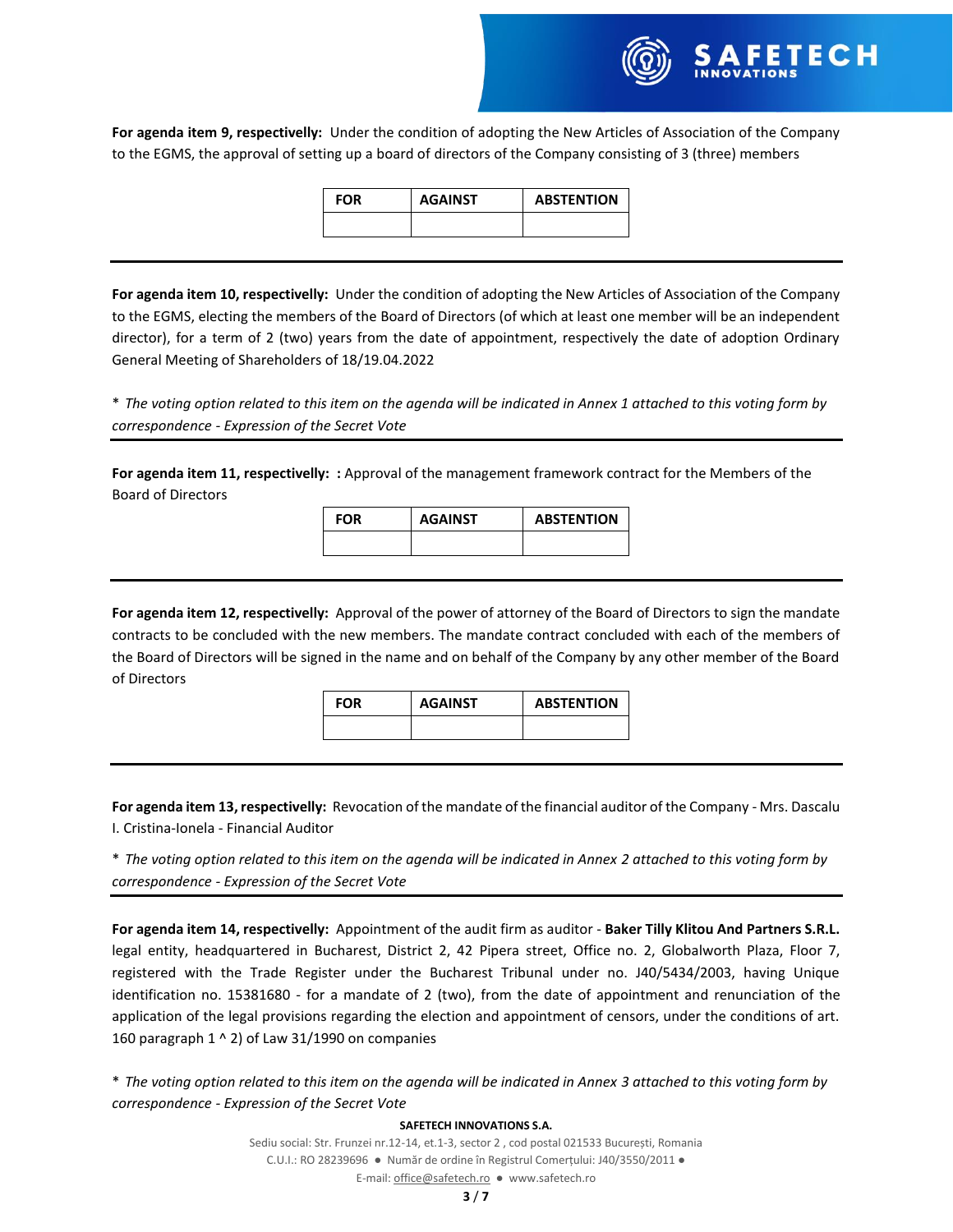

**For agenda item 15, respectivelly:** Authorization and empowerment of **Mr. Gansac Victor**, with the right of substitution/sub delegation, in order to sign any documents (including the OGMS decisions and the updated articles of incorporation of the Company that reflect the amendments approved according to the decisions of the ordinary general meetings of April 18/19, 2022) and to undertake any necessary formalities in order to implement, submit, register and publish the OGMS decisions and / or the operations approved by it, including the representation of the Company before any authorities for this purpose

| <b>FOR</b> | <b>AGAINST</b> | <b>ABSTENTION</b> |
|------------|----------------|-------------------|
|            |                |                   |

*Note: Indicate the vote cast by checking with an "X" one of the spaces for "FOR", "AGAINST" or "ABSTENTION". If more than one space is ticked with an "X" or no space is ticked, the respective vote is considered null / not considered exercised.*

I enclose to this ballot paper a copy of the identity document of the undersigned and, if applicable, a copy of the identity document of the legal representative (in case of natural persons without exercise capacity or with limited exercise capacity) (BI or CI for Romanian citizens , or passport, residence permit for foreign citizens) allowing the identification of the undersigned in the register of shareholders SAFETECH INNOVATIONS SA on the reference date (**05.04.2022)** issued by the Central Depository, together with the proof of the quality of legal representative.

**Form date date: [\_\_\_\_\_\_\_\_\_\_\_\_\_\_\_\_\_\_\_\_\_\_\_\_\_\_\_\_]**

**Name and surname: [\_\_\_\_\_\_\_\_\_\_\_\_\_\_\_\_\_\_\_\_\_\_\_\_\_\_\_\_\_\_\_\_\_\_\_\_\_\_\_\_\_\_\_\_\_\_\_\_\_\_\_\_\_\_\_\_\_\_\_\_\_\_\_\_\_\_\_\_]**

*\* It will be filled in with the name and surname of the natural person shareholder, in clear, with capital letters*

**Signature: [\_\_\_\_\_\_\_\_\_\_\_\_\_\_\_\_\_\_\_\_\_\_\_\_\_\_\_\_\_\_\_\_\_\_\_]** *\* In the case of collective shareholders, it will be signed by all shareholders*

**SAFETECH INNOVATIONS S.A.**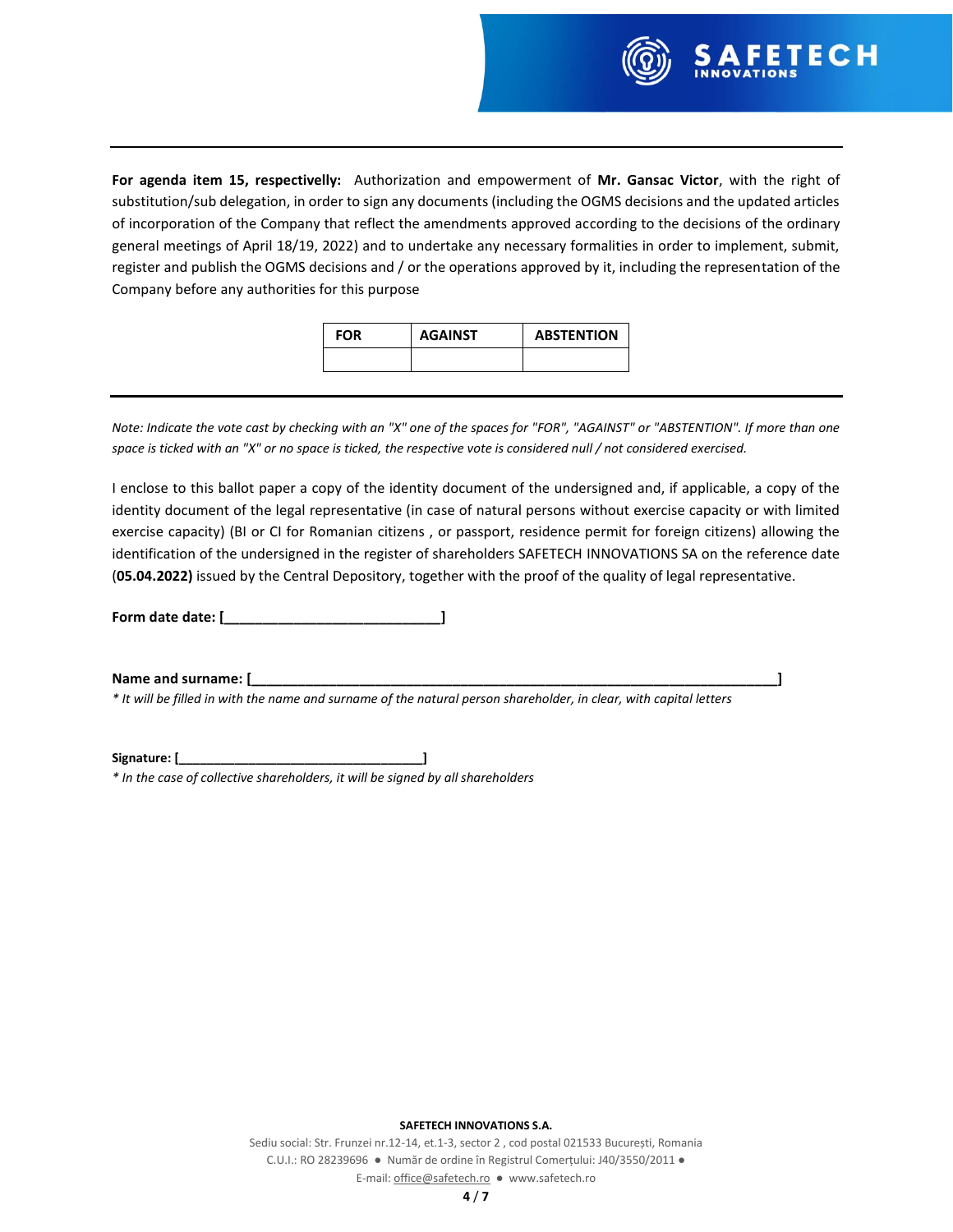

# **Annex 1 - EXPRESSION OF THE SECRET VOTE Related to item 10 on the OGMS agenda**

For agenda item 10, respectively: Subject to the adoption of the New Articles of Association of the Company to the EGMS, the election of the members of the Board of Directors (of which at least one member will be an independent director), for a term of 2 (two) years from the date of appointment, respectively the date of adoption of the Decision of the Ordinary General Meeting of Shareholders of 18 / 19.04.2022.

Election of Mr. **Victor Gansac** as a member of the Board of Directors for a term of 2 years from the date of appointment**.**

| <b>FOR</b> | l AGAINST | <b>ABSTENTION</b> |
|------------|-----------|-------------------|
|            |           |                   |

Election of Mr. **Alexandru MIHAILCIUC** in the position of independent member of the Board of Directors for a term of 2 years from the date of appointment.

| FOR. | <b>AGAINST</b> | <b>ABSTENTION</b> |
|------|----------------|-------------------|
|      |                |                   |

Election of Mr. **Mircea VARGA** in the position of independent member of the Board of Directors for a term of 2 years from the date of appointment.

| <b>FOR</b> | AGAINST | <b>ABSTENTION</b> |
|------------|---------|-------------------|
|            |         |                   |

**[NOTE 1]:** This Annex 1 shall not take effect unless it accompanies the ballot paper by the above correspondence. (i) If the ballot paper is sent by mail or courier services or is deposited at the Company's headquarters, this Annex 1, relating to the expression of the secret ballot, shall be printed separately and included in a sealed envelope with the words "EXPRESSION OF SECRET VOTE ", which will accompany the ballot paper by correspondence in the envelope in which it is deposited / transmitted; (ii) If the ballot paper is sent by e-mail, this Annex 1 relating to the expression of the secret ballot shall be attached by e-mail in a separate document entitled: "EXPRESSION OF THE SECRET VOTE".]

**[NOTE 2]:** this list will be updated according to the proposals made by the shareholders, regardless of their participation, in accordance with the provisions of the section "Right to nominate candidates for the position of member of the Board of Directors" of the convener for the Extraordinary General Meeting , respectively Ordinary Shareholders of Safetech Innovations SA from 18 / 19.04.2022. Thus, the final list of nominations for the position of member of the Board of Directors will be published after 31.03.2022.

| Date:               |                                                                                             |  |  |
|---------------------|---------------------------------------------------------------------------------------------|--|--|
| Name and surname: [ |                                                                                             |  |  |
|                     | Signature: [www.communications.com/                                                         |  |  |
|                     | <b>SAFETECH INNOVATIONS S.A.</b>                                                            |  |  |
|                     | Sediu social: Str. Frunzei nr.12-14, et.1-3, sector 2, cod postal 021533 București, Romania |  |  |
|                     | C.U.I.: RO 28239696 · Număr de ordine în Registrul Comertului: J40/3550/2011 ·              |  |  |
|                     | E-mail: office@safetech.ro ● www.safetech.ro                                                |  |  |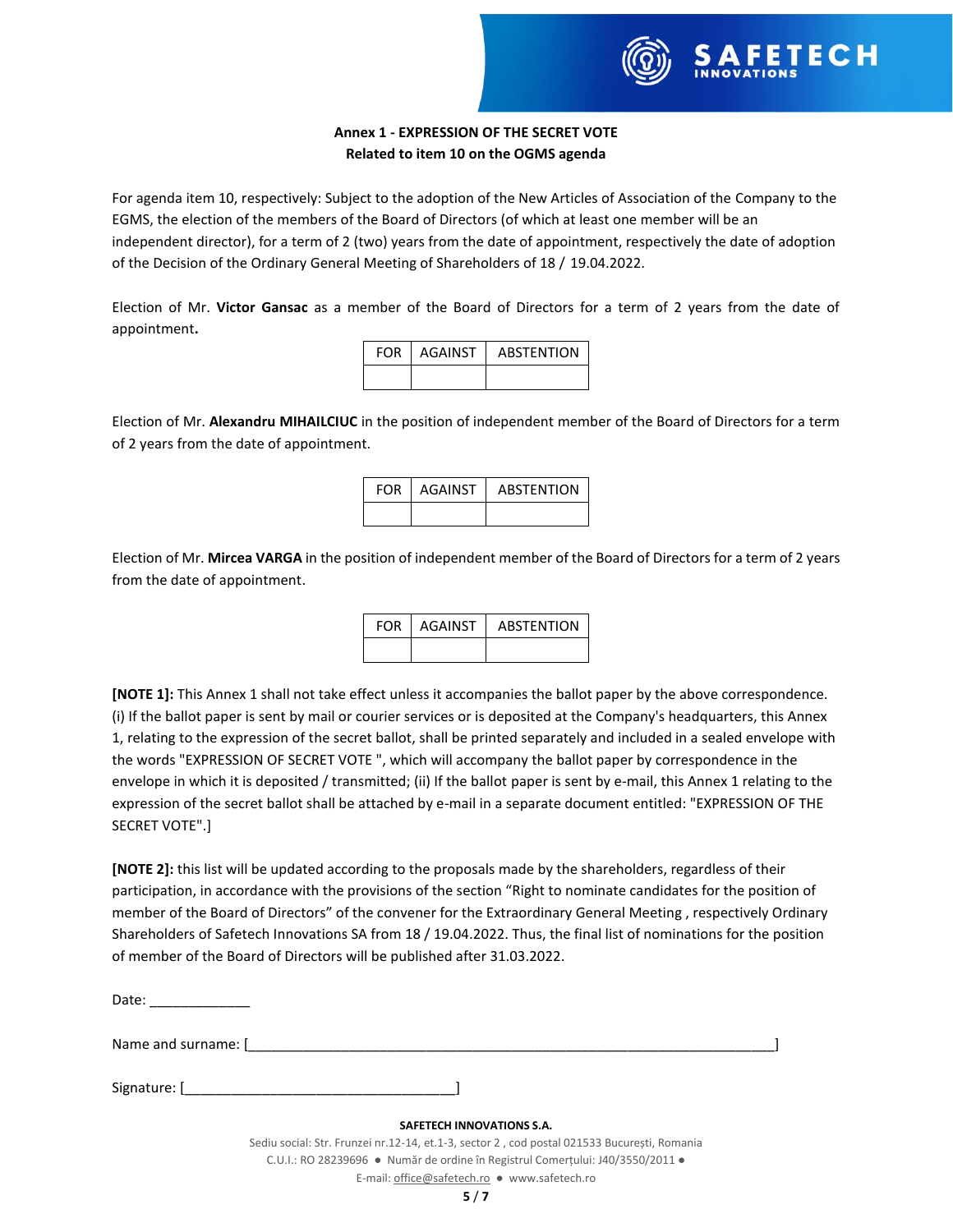

## **Annex 2 - EXPRESSION OF THE SECRET VOTE Related to item 13 on the OGMS agenda**

**For agenda item 13, respectivelly:** Revocation of the mandate of the financial auditor of the Company - Mrs. Dascalu I. Cristina-Ionela - Financial Auditor

| <b>FOR</b> | AGAINST | <b>ABSTENTION</b> |
|------------|---------|-------------------|
|            |         |                   |

**[NOTE]:** This Annex 2 shall not take effect unless it accompanies the ballot paper by the above correspondence. (i) If the ballot paper is sent by mail or courier services or is deposited at the Company's headquarters, this Annex 2, relating to the expression of the secret ballot, shall be printed separately and included in a sealed envelope with the words "EXPRESSION OF SECRET VOTE ", which will accompany the ballot paper by correspondence in the envelope in which it is deposited / transmitted; (ii) If the ballot paper is sent by e-mail, this Annex 2 relating to the expression of the secret ballot shall be attached by e-mail in a separate document entitled: "EXPRESSION OF THE SECRET VOTE".]

**Form date date: [\_\_\_\_\_\_\_\_\_\_\_\_\_\_\_\_\_\_\_\_\_\_\_\_\_\_\_\_]**

**Name and surname: [\_\_\_\_\_\_\_\_\_\_\_\_\_\_\_\_\_\_\_\_\_\_\_\_\_\_\_\_\_\_\_\_\_\_\_\_\_\_\_\_\_\_\_\_\_\_\_\_\_\_\_\_\_\_\_\_\_\_\_\_\_\_\_\_\_\_\_\_]**

*\* It will be filled in with the name and surname of the natural person shareholder, in clear, with capital letters*

**Signature: [\_\_\_\_\_\_\_\_\_\_\_\_\_\_\_\_\_\_\_\_\_\_\_\_\_\_\_\_\_\_\_\_\_\_\_]**

*\* In the case of collective shareholders, it will be signed by all shareholders*

**SAFETECH INNOVATIONS S.A.**